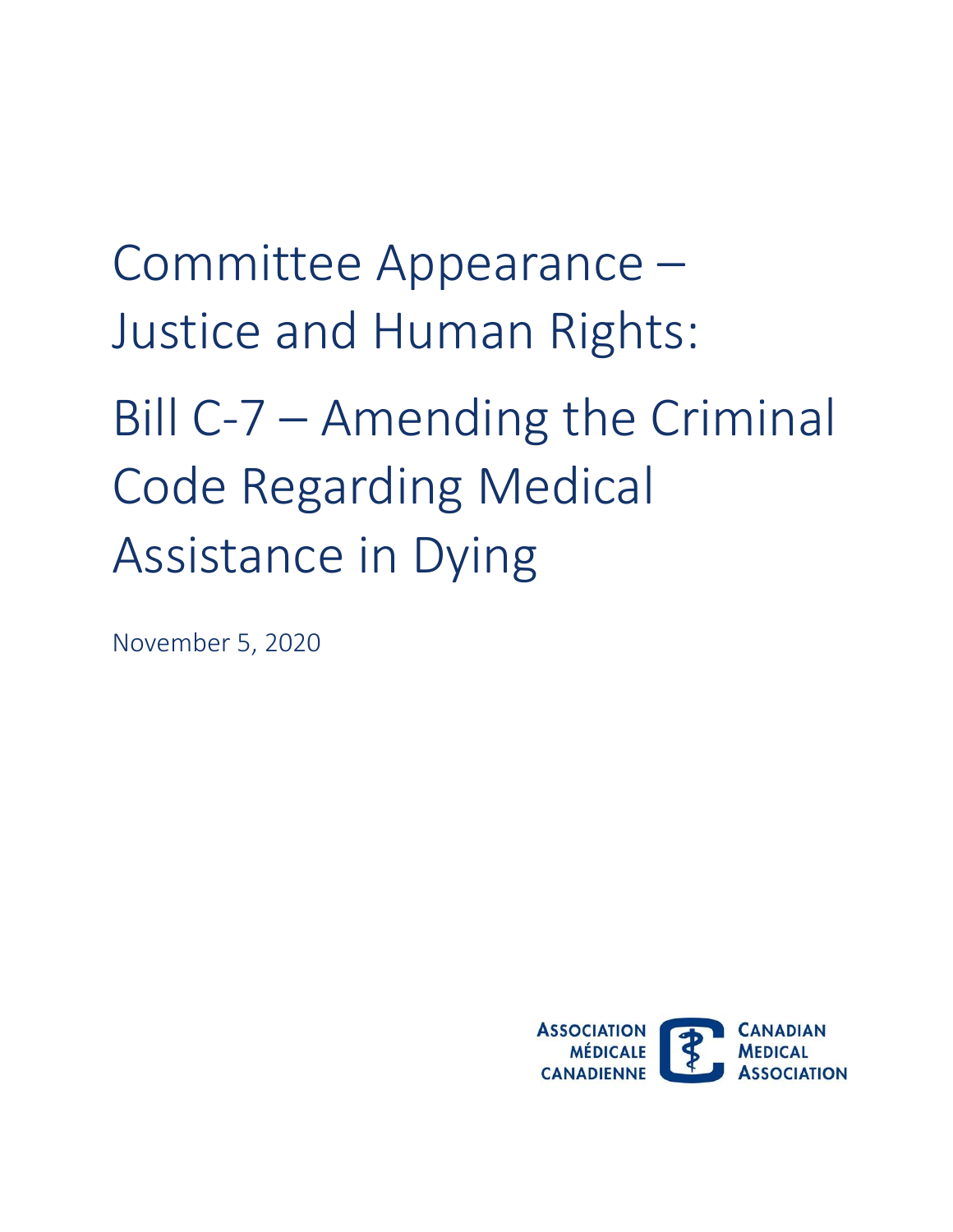Committee Appearance - Justice and Human Rights Dr. E. Ann Collins President of the Canadian Medical Association Bill C-7 – Amending the Criminal Code Regarding Medical Assistance in Dying

\_\_\_\_\_\_\_\_\_\_\_\_\_\_\_\_\_\_\_\_\_\_\_\_\_\_\_\_\_\_\_\_\_\_\_\_\_\_\_\_\_\_\_\_\_\_\_\_\_\_\_\_\_\_\_\_\_\_\_\_

Thank you, Madam Chair.

 It's my honour to appear before you today. I'm Dr. Ann Collins. Over the past three decades practising medicine, I have taught family medicine, run a family practice, served with the Canadian Armed Forces and worked in nursing home care. Today, in my capacity as President of the Canadian Medical Association, I represent our 80,000 physician members.

 In studying Bill C-7, it is incumbent upon us now to consider the effects on patients that the passing of this bill will have, but also the effects on the medical professionals who provide medical assistance in dying - MAiD.

When the original MAiD legislation was developed as Bill C-14, the CMA was a leading stakeholder. We have continued that commitment with Bill C-7. Having examined Bill C-7, we know that, in a myriad of ways, the results of our extensive consultations with our members align with the findings of the government's roundtables.

 Fundamentally, the CMA supports the government's prudent and measured approach to responding to the Truchon- Gladu decision. This thoughtful and staged process undertaken by the government is consistent with the CMA's position for a balanced approach to MAiD.

 Nicole Gladu, whose name is now inextricably tied to the decision, spoke as pointedly as perhaps anyone could when she affirmed that it is up to people like her, and I quote, "To decide if we prefer the **quality** of life to the **quantity** of life." Not everyone may agree with this sentiment, but few can argue that it is a powerful reminder of the real stakeholders when it comes to considerations of this bill. This applies just as critically to those who are currently MAiD providers and those who will become providers. They are *our* members, but we can't lose sight of the fact that we must *all* support both patients and providers.

 Through our consultations, we learned that many physicians felt that clarity was lacking. Recent federal efforts to provide greater clarity for physicians are exceedingly welcome. The CMA is pleased to see new non-legislative measures lending more consistency to the delivery of MAiD across the country. The quality and availability of palliative care, mental health care, care for those suffering from chronic illness, and persons with disabilities, to ensure that patients have access to other, appropriate health care services is crucial.

The CMA holds firm on our convictions on MAiD from Bill C-14 to C-7.

We believe firstly that the choice of those Canadians who are eligible should be respected.

Secondly, we must protect the rights of vulnerable Canadians. This demands strict attention to safeguards.

And lastly, an environment must exist that insists practitioners abide by their moral commitments.

These three tenants remain equally valid.

 Our consultations with members demonstrate strong support for allowing advance requests by eligible patients who may lose capacity before MAiD can be provided.

 The CMA believes in the importance of safeguards to protect the rights of vulnerable Canadians and those who are eligible to seek MAiD.

 The CMA also supports expanding data collection to provide a more thorough account of MAiD in Canada, however, this effort must not create an undue administrative burden on physicians.